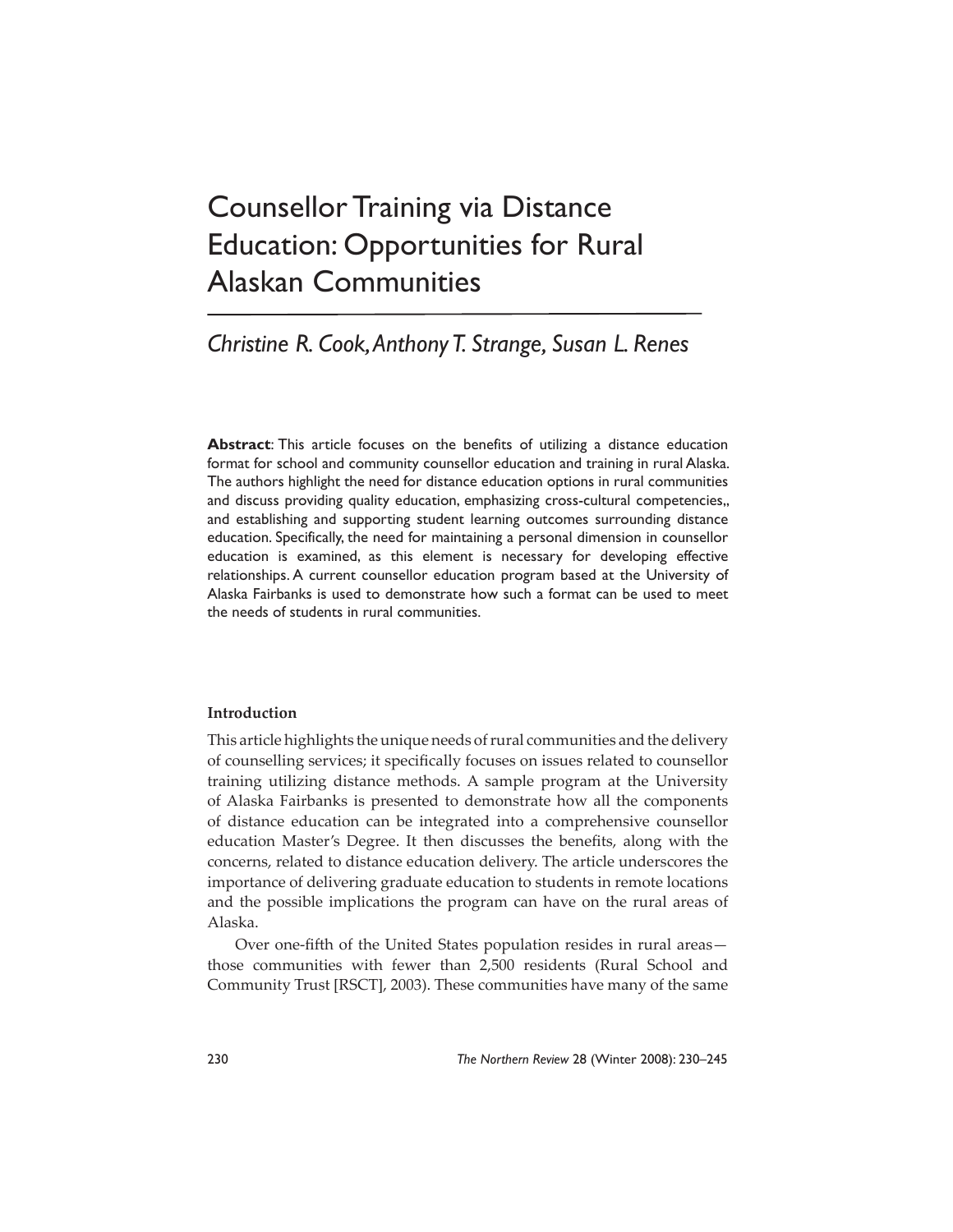problems of urban communities, but often lack resources to meet those needs (RSCT). One of the issues facing these communities is hiring and retaining professional counsellors. In order to be effective, counsellors hired to work in rural areas need to be cognizant of the educational and mental health needs of rural communities, while understanding and respecting the community's cultural elements.

Colleges and universities can help rural communities by implementing distance education programs. Continuing developments in technology now make it possible for institutions of higher education to more fully meet the needs of rural students. Distance delivery of courses allows people who are already familiar with the culture, traditions, and the dynamics of the community to be trained as counsellors.

The concept of "rural communities" is sufficiently different in Alaska than in the continental United States. Alaska represents a landmass twice the size of Texas and one-fifth the total size of the contiguous United States. The population of approximately 670,000 people makes Alaska the least denselypopulated state (RSCT, 2003). Over two hundred rural communities exist without access to a road system or rail transportation. Most are accessible only by boat, small plane, or, in the winter, by snowmobile. The most sparsely populated areas exist in western and northern Alaska, and these communities are primarily inhabited by Alaska Natives.

### *Mission of the University of Alaska Fairbanks Counselling Program*

The School of Education Counselling Program at the University of Alaska Fairbanks (UAF) is responsible for serving the educational and mental health needs of schools and communities throughout Alaska. The primary purpose of this program is to prepare kindergarten to grade 12 (K-12) school and community counsellors at the graduate level with specific training in the areas of counselling and consultation for education, social, and career decisions. This program prepares K-12 professional school counsellors and community counsellors who can effectively understand state and national educational issues and respond appropriately to those specific to Alaska. Instructional, research, and service activities are designed through a statewide delivery system to support the preparation of school and community counsellors who are culturally responsive, effective practitioners. Completion of the program meets the requirements for Alaska licensure as a school counsellor. In addition, this program may also serve as a basis for pursuing additional requirements necessary for licensure as a professional counsellor (i.e., mental health) in the State of Alaska, as stated on the program's website.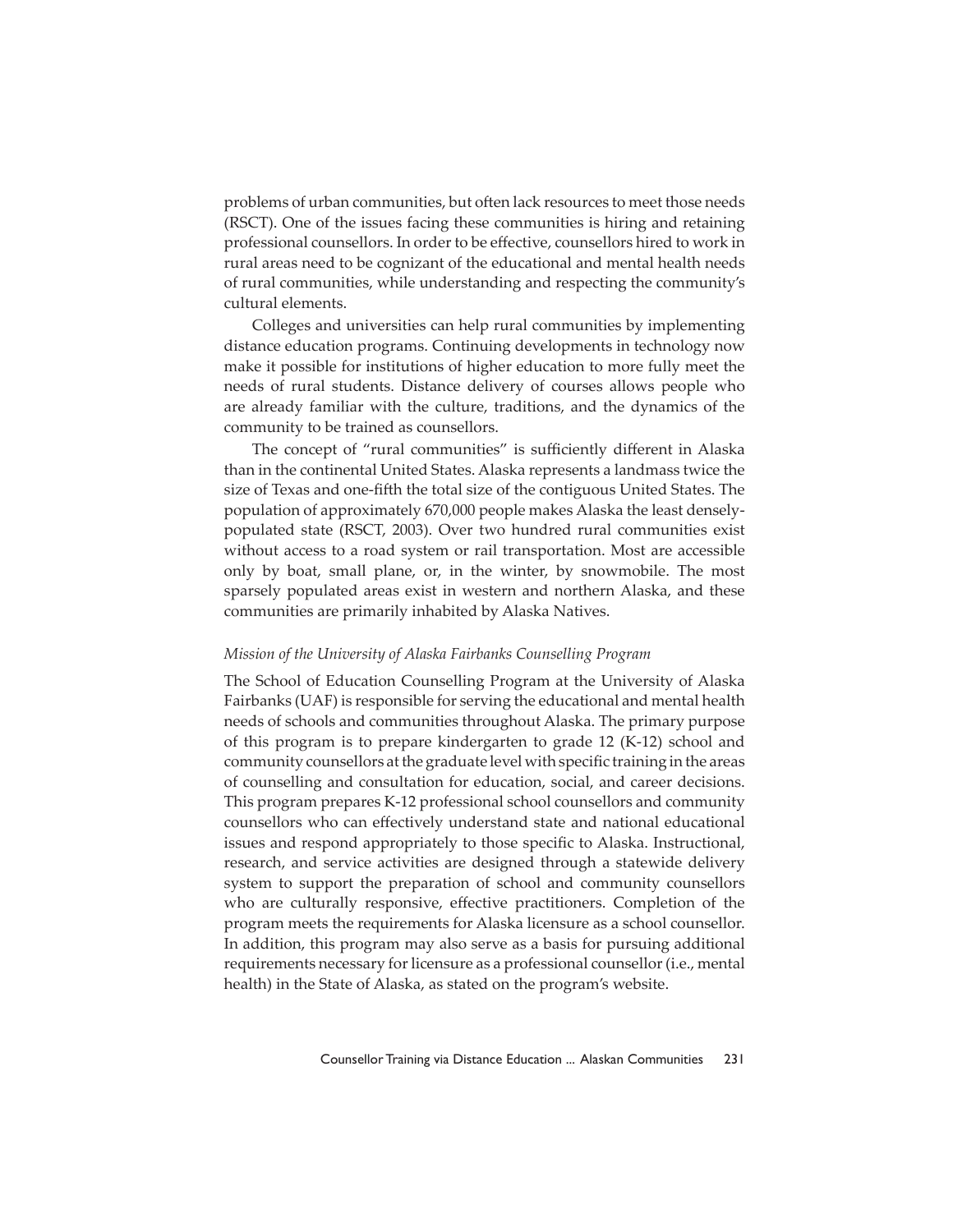Specifically, the UAF Counselling program goals include collaborative work with all educational professionals, parents, and community members in both urban and rural Alaska in the preparation of highly qualified K-12 professional school and community counsellors who meet the National Council for the Accreditation of Teacher Education (NCATE) standards, those standards relative to academic specialty organizations (i.e., Council for the Accreditation of Counselling and Closely-Related Educational Programs), and the Alaska Teacher Standards. This program also provides culturally appropriate learning experiences unique to Alaska, providing all students the opportunity to meet the Alaska Student Content, Performance, and Cultural Standards. The program website explains and emphasizes a developmental perspective, focusing on issues pertinent to providing guidance and counselling services, consultation, and program development in multicultural settings.

# **The Need for Community and School Counsellors in Rural Communities**

# *Educational and Mental Health Needs of Rural Communities*

Rural communities share many of the same problems as urban communities but also have different needs. For example, according to the National Center of Addiction and Substance Abuse (NCASA, 2000) rural eighth graders were 34 percent more likely to smoke marijuana and 29 percent more likely to drink alcohol than those in urban communities. According to the State of Alaska Department of Health and Social Services Youth Risk Behavior Survey report (2003), 75.1 percent of ninth through tenth grade students have consumed alcohol and 47.5 percent have tried marijuana. Furthermore, 39.7 percent of boys and 39.5 percent of girls have had sexual intercourse and only 66.2 percent and 58.4 percent state that they used a condom during their last sexual encounter. All of these behaviours are considered risk factors for adolescents. The report (NCASA) goes on to explain that "by addressing risk behaviors early and providing support and guidance, schools will provide students with a much greater opportunity to succeed in school and beyond" (p. 1). The need to have counsellors in the rural communities exists beyond just the school environment but also includes a need for community mental health counsellors.

The results of a study by Slade (2003) suggested that "most schools in the United States are not prepared to counsel adolescents about mental health problems or to refer them appropriately for mental health treatment" (p. 389). Additionally, studies have found that rural areas have limited access to medical and mental health counselling services as compared to

# 232 Cook, Strange & Renes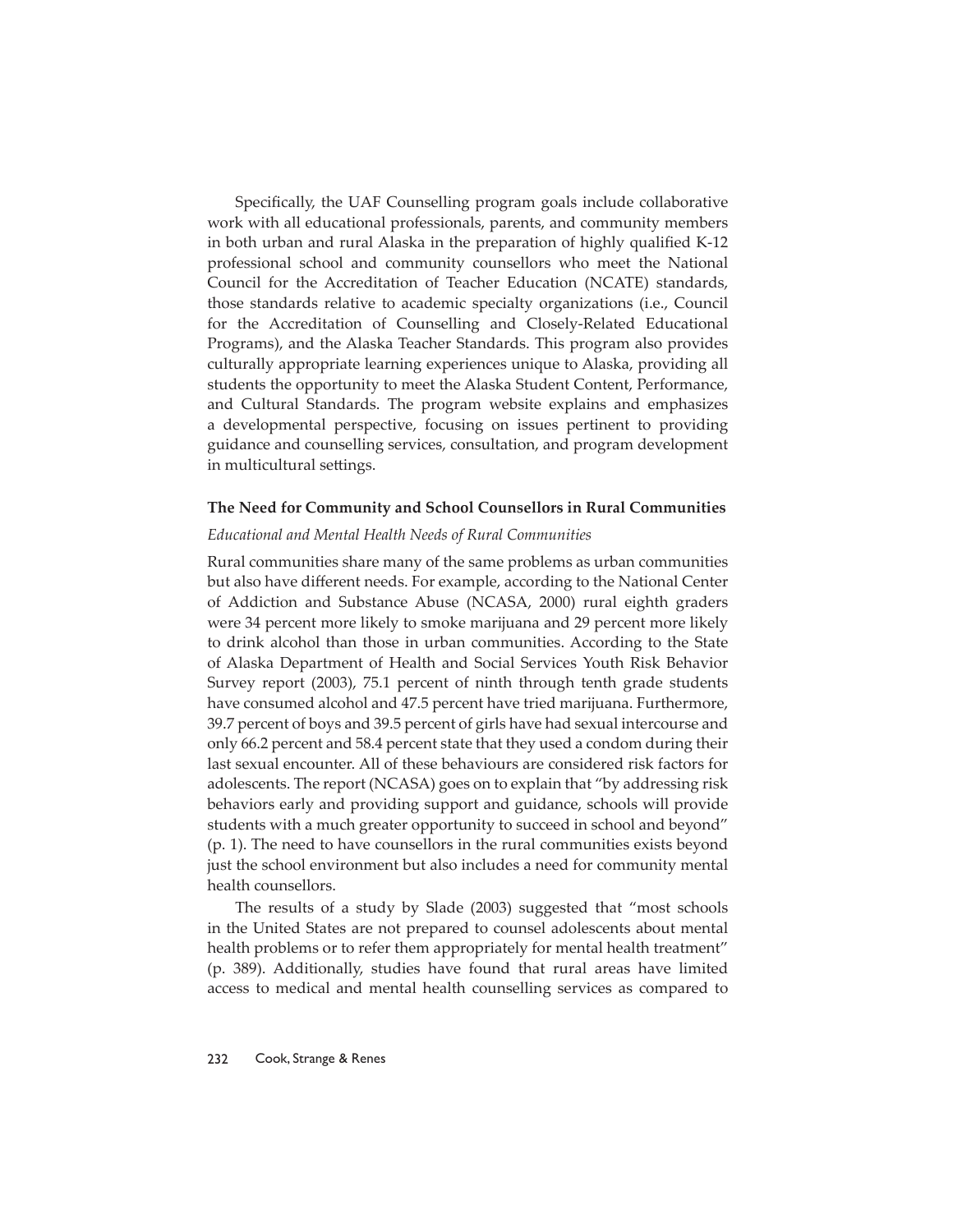urban locations (Perroncel, 2000; Hines, 2002; Slade). Many of the children in the rural schools and communities are "at risk of failing to get a quality education. Poverty is a central factor" (RSCT, 2003, p. 2). One possibility for the disparity in access to counselling services is a shortage of competent professionals to provide these services in rural areas.

According to the Institute of Medicine National Academy Press (1997, as cited in ACA 2005b), counselling services are a necessity in schools. They report that "mental health and psychological services are essential to enabling many students to achieve academically; these services should be considered mainstream, not optional services" (p. 1). Slade (2003) concurred when he stated that

> mental health problems are associated with substantial impairment in child functioning in school settings, many children have unmet need for mental health counselling and access to specialty mental health services, and there is robust evidence that many mental health services are both efficacious and effective for children. (p. 391)

#### *Necessity for Cross-Cultural Competencies in Rural Communities*

Many research studies have found that, other things being equal, minority clients prefer a counsellor who is ethnically similar and shares their cultural knowledge and background. For example, Atkinson, Morten & Sue (1998) reported that "in addition to trustworthiness—an understanding of the client's cultural values and the willingness to engage in outreach activities in the community are qualities that American Indians expect from an effective counsellor" (p. 164).

Reimer (1999) found a similar viewpoint from discussions with Alaska's Inupiat people in regard to what they want from counsellors serving their people. Many of the people Reimer interviewed mentioned that they would prefer a counsellor from their own village. Counsellors working with Inupiat people need to understand the culture and traditions and become a part of the community in order to be effective. Knowing the specifics of a village can give a counsellor insight into the village concerns and strengths. Someone local would "share in the Inupiat worldview, traditions, and everyday life of the people" (p. 84). One individual stated, "I prefer someone I know, someone I can confide in. But if there was a counsellor in the village I would go to them, if they spring from the village" (p. 69).

In discussing the necessity for trained counsellors in the area of substance abuse in Alaska, Turner (2000) stated, "in order to meet the needs we have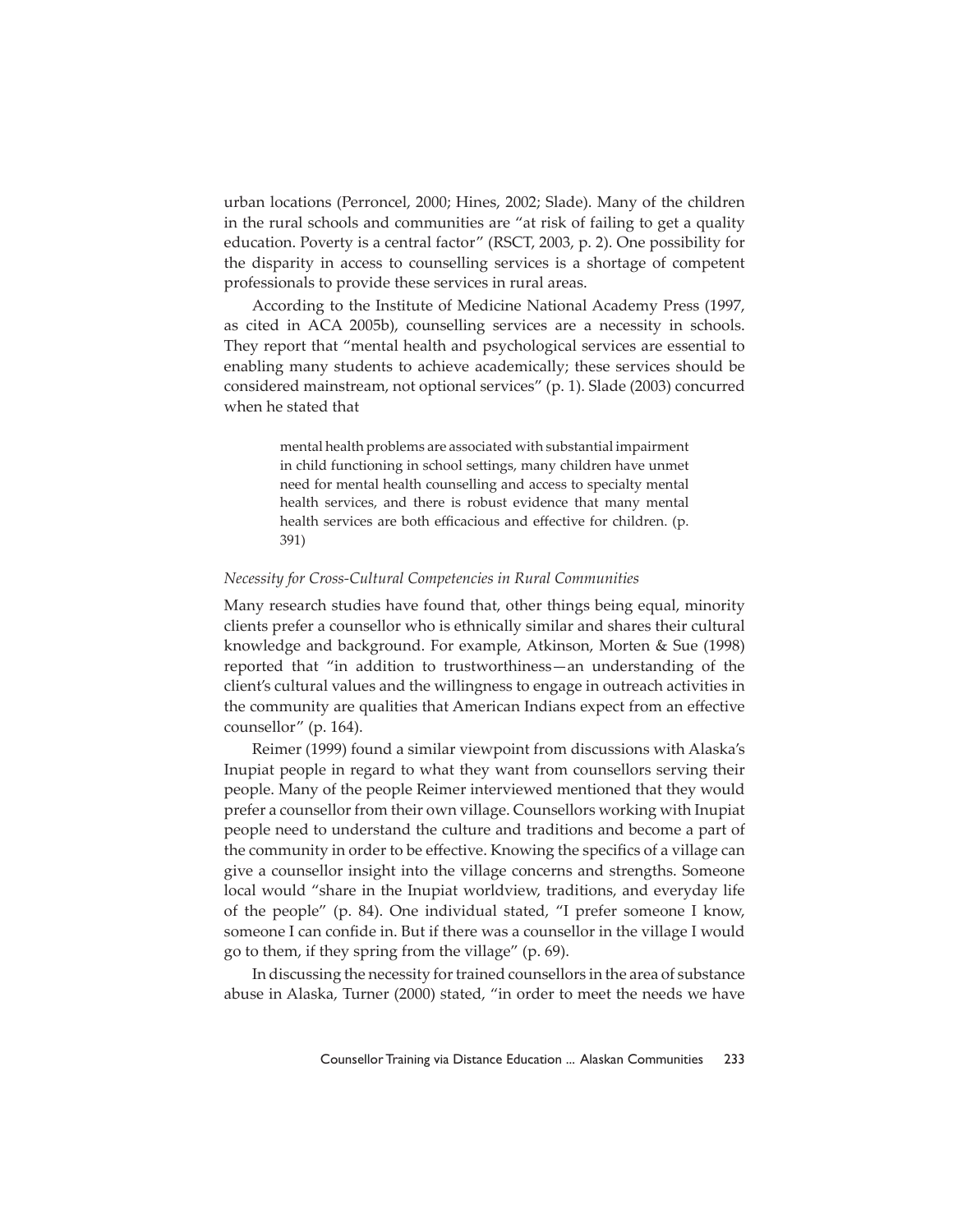to have trained, competent, culturally informed chemical dependency counsellors" (p. 7). Additionally, these services should occur in the villages so that individuals will actually receive the help they need when they need it. Shutiva (2001) stated that "to provide effective and responsive career and academic guidance for American Indian and Alaska Native youth, teachers and counsellors need to be aware of underlying cultural values and beliefs that can affect students' choices about academic success and pursuit of a career" (p. 1). Finally, Collins (1999) reported that recruitment should focus on "candidates with rural backgrounds or with personal characteristics or education experiences that predispose them to live in rural areas. The emphasis on background and experience is crucial for racially or culturally distinct communities" (p. 3).

Counsellor educators have an ethical responsibility to train students regarding multicultural and diversity issues. According to the American Counselling Association Code of Ethics (2005), counsellor educators need to "infuse multicultural/diversity competency in their training and supervision practices. They actively train students to gain awareness, knowledge, and skills in the competencies of multicultural practice" (p. 16). Arrendondo, Sue & Davis (1992) developed a document outlining the need for a multicultural perspective in counselling. The competencies include three main areas: the need for counsellor awareness of their own cultural values and biases, the awareness of the client worldview, and an awareness of culturally appropriate intervention strategies (ACA, 2002).

### **UAF Counsellor Education Distance Program**

### *Distance Learning Design*

The Counselling Program at the University of Alaska Fairbanks (UAF) is a Master of Education degree providing preparation for developmental guidance, individual and group counselling, and consultation for educational, social, and vocational decisions. The program is designed to prepare future counsellors to be professional, culturally responsive school and/or community counsellors. Admission requires a bachelor's degree in a human service area such as education, social work, psychology, human services. Suitability of other degrees will be considered on an individual basis by counselling faculty. Applicants must have a GPA of 3.0 or higher in their undergraduate major or take the Graduate Record Exam. In addition to the admission requirements of the masters degree program, the student must apply for admission to and be accepted by the program area faculty.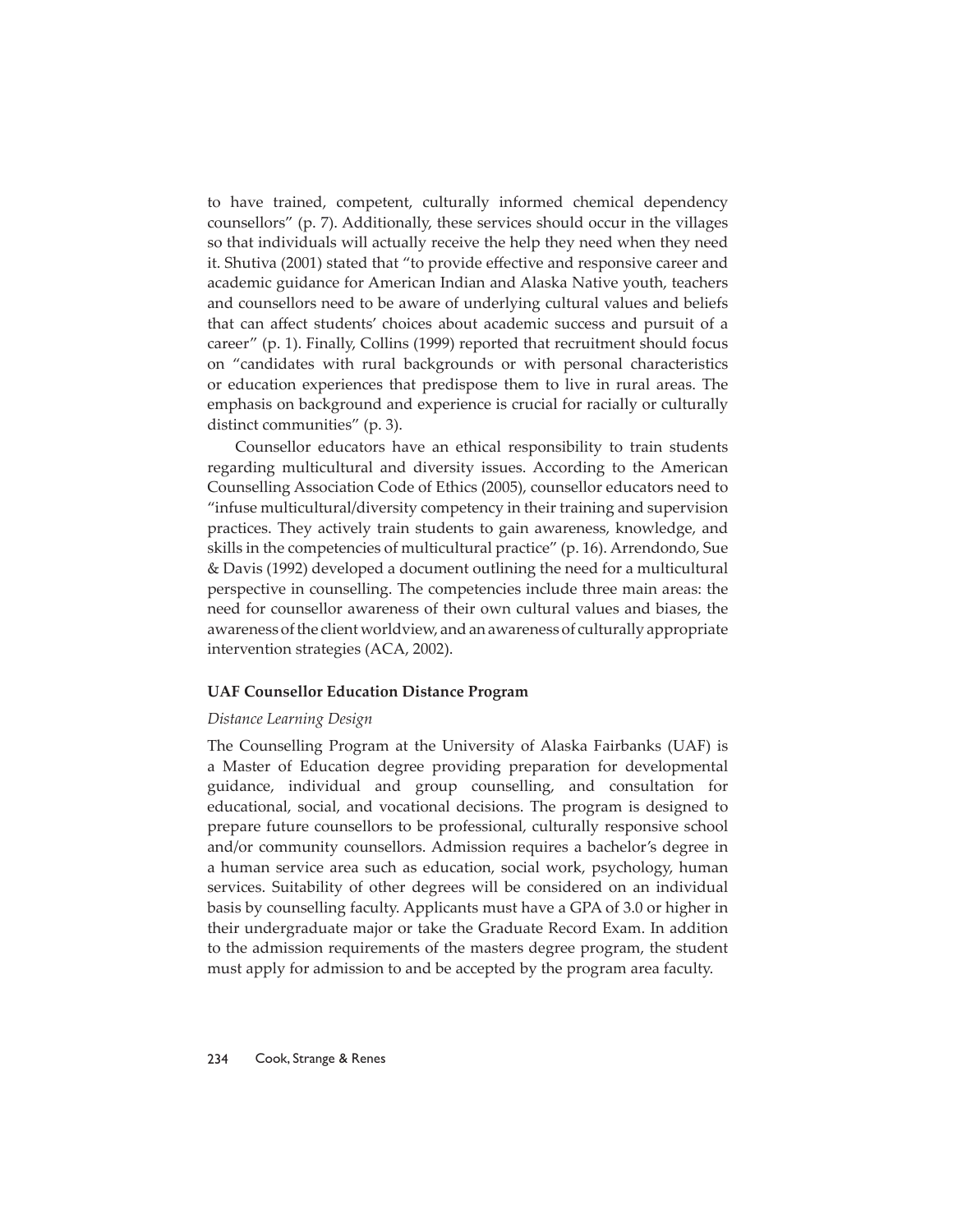Emphasis is on general problem solving skills as well as on helping individuals to plan and monitor their own educational and occupational direction. Courses in the program are offered through a variety of means. All courses are offered in the traditional in-class lecture format but most also utilize the Blackboard Learning System: Academic Suite online course programming, audio-conference, and the Internet to aide in delivery. Students entering the School Counselling track must complete forty-eight semester hours of study. The Community Counselling track requires fiftyone semester hours of study.

The UAF Counselling program began to offer its first courses via distance education or Web-based instruction in the fall of 2004. Seven of the required courses were offered via distance during the 2004-2005 school year, and the remaining courses were added during the 2005-2006 school year. All the distance education courses utilize a teleconference component so remote students can benefit from in-class, real-time discussions with the instructor and the other students. Additionally, most of the distance education courses utilize the discussion board on the Blackboard platform to allow students the opportunity to voice their opinions online throughout the week. Having students participate in class and through discussion on the Blackboard platform adds to the sense of social cohesion for the students and allows the instructors to better gauge the student's professional competencies and dispositions.

The following courses require full or partial on-campus residence: Counselling Theories & Applications, which requires two weekend seminars offered during the fall semester; and Group Counselling and Practicum in Individual Counselling, which are both semester-long, residency-offered courses during spring semester and alternating summers.

The three courses requiring full or partial on-campus residency are skill-based courses with a large experiential component. The Counselling Theories course is one of the first courses students take in the counselling program. Requiring distance education students to visit the campus right from the start allows both professors and students the opportunity to put a face to each name and allows some face-to-face interaction. The Individual and Group courses are completed prior to the student's internship placement, approximately one-half to two-thirds of the way through the program (depending on whether the student is on a two- or three-year plan). This sequence of courses allows for ongoing, direct, personal contact throughout the program, which again aids in continuing social cohesion and student evaluation.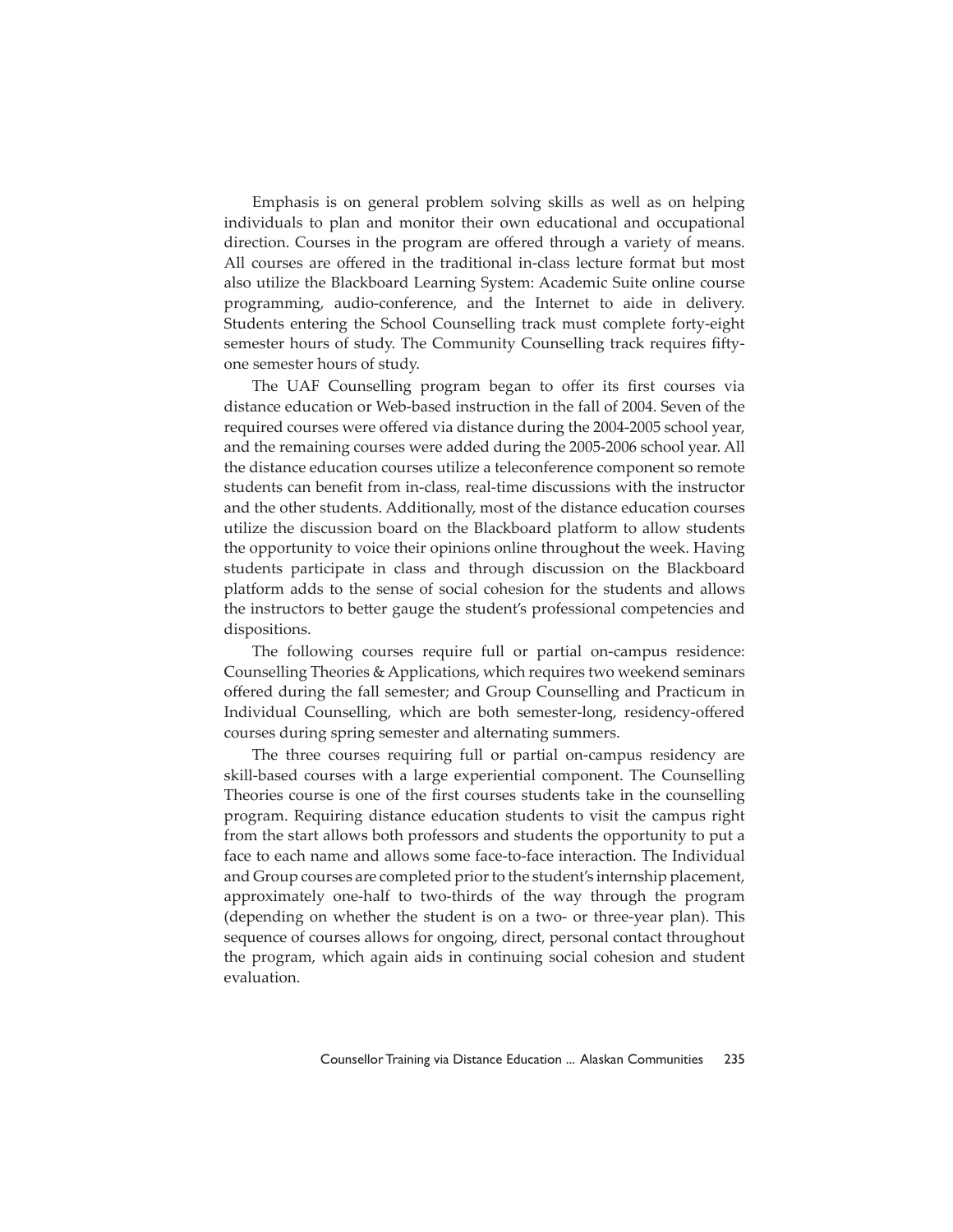Students are allowed to complete the year-long internship in a rural school or community setting. Rather than having the students come in to UAF, university supervisors travel to observe student progress at least once each semester. Students and placement supervisors will receive additional supervision through teleconference, audio-conference, email, and telephone contact throughout their internship year.

The results of this endeavour are promising, having increased both distance and Alaska Native enrolment. The overall program has almost doubled in size from forty students enrolled in counselling classes in 2004, to seventy-seven enrolled in 2007 (see table 1). The addition of distance delivery courses has increased the number of students from zero in 2004 to fourteen students in 2007. Three Alaska Native students living in rural communities are currently enrolled in the counselling program. Many of our non-Alaska Native rural students have been teaching and living in their communities for a number of years.

|                                          | 2004 | 2007  |
|------------------------------------------|------|-------|
| <b>Total Enrollment</b>                  | 40   | 77    |
| On Campus                                | 40   | 63    |
| <b>Total Distance</b><br><b>Students</b> | 0    | $14*$ |
| Alaska Native/<br>American Indian        | 0    | 4     |
| Distance Students                        | ი    | 3     |

\* Four non-Alaska Native distance students have been teaching or living in their respective rural communities for more than three years.

Ī

# *Student Learning Outcomes Assessment Plan*

Students in the School Counsellor Certification Program need to have a thorough understanding of the central concepts, tools of inquiry, and structures of their field as delineated in professional, state, and institutional standards. They need to demonstrate their understanding through inquiry, critical analysis, and synthesis of the material presented in the courses and through reflection on their own practice. Additionally, they need to use

# 236 Cook, Strange & Renes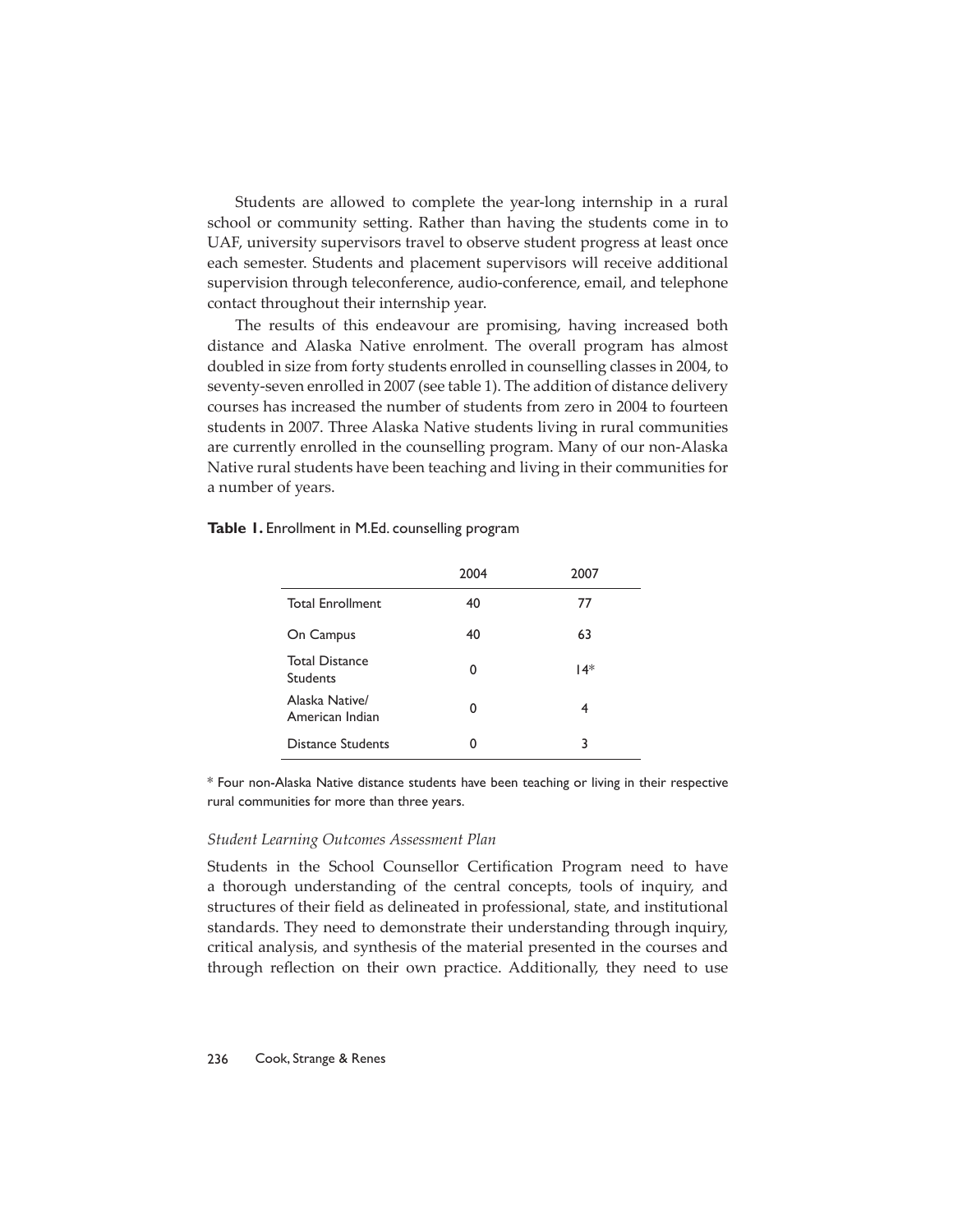research and technology to support and improve student learning and delivery of services.

Candidates in the counselling program also need to be familiar with the dispositions expected of professional counsellors in order to best serve their clientele. In order to ensure their understanding, students are given a copy of the Personal Characteristics Feedback Form, which will be used to provide feedback and assess their professional skills during their internship. Students also receive a copy of the American Counselling Association (ACA) Code of Ethics and Standards of Practice in their Counselling Student Handbook during their first semester after admission to the program. An informed consent document is included to ensure student understanding of the consent process.

In determining the critical assessments for the counselling program, the faculty consulted the Council for Accreditation of Counseling and Related Educational Programs (CACREP) standards to ensure that the counselling courses and requirements align. Additionally, faculty consulted other CACREP accredited institutions (i.e., Texas State University-San Marcos, Minnesota State University Mankato) to determine what elements the program should implement in order to more align with CACREP standards.

# *Benefi ts of Distance Delivery Methods*

Distance education allows students more flexibility (Schimmel, Orr & Murphy, 2003). Students who would normally be bound to their site are able to access courses and therefore pursue graduate degrees or professional development in their own communities (Carnes, Awang & Marlow, 2003; VanHorn & Myrick, 2001). Due to the demand for rural counsellors, several of our second-year students have been hired as full-time counsellors while completing their internship year. Students can continue working full-time since all our courses start after four o'clock in the afternoon. Additionally, the Web-based instruction allows instructors to meet the needs of different types of learners—power point for visual learners, teleconference or online lectures for auditory learners, group exercises for kinesthetic learners, and discussion board or chat rooms for social learners (Liebowitz, 2003). Additionally, communities can benefit by having better prepared counsellors who are fully aware of the unique circumstances of their area (Morrissette, 2000).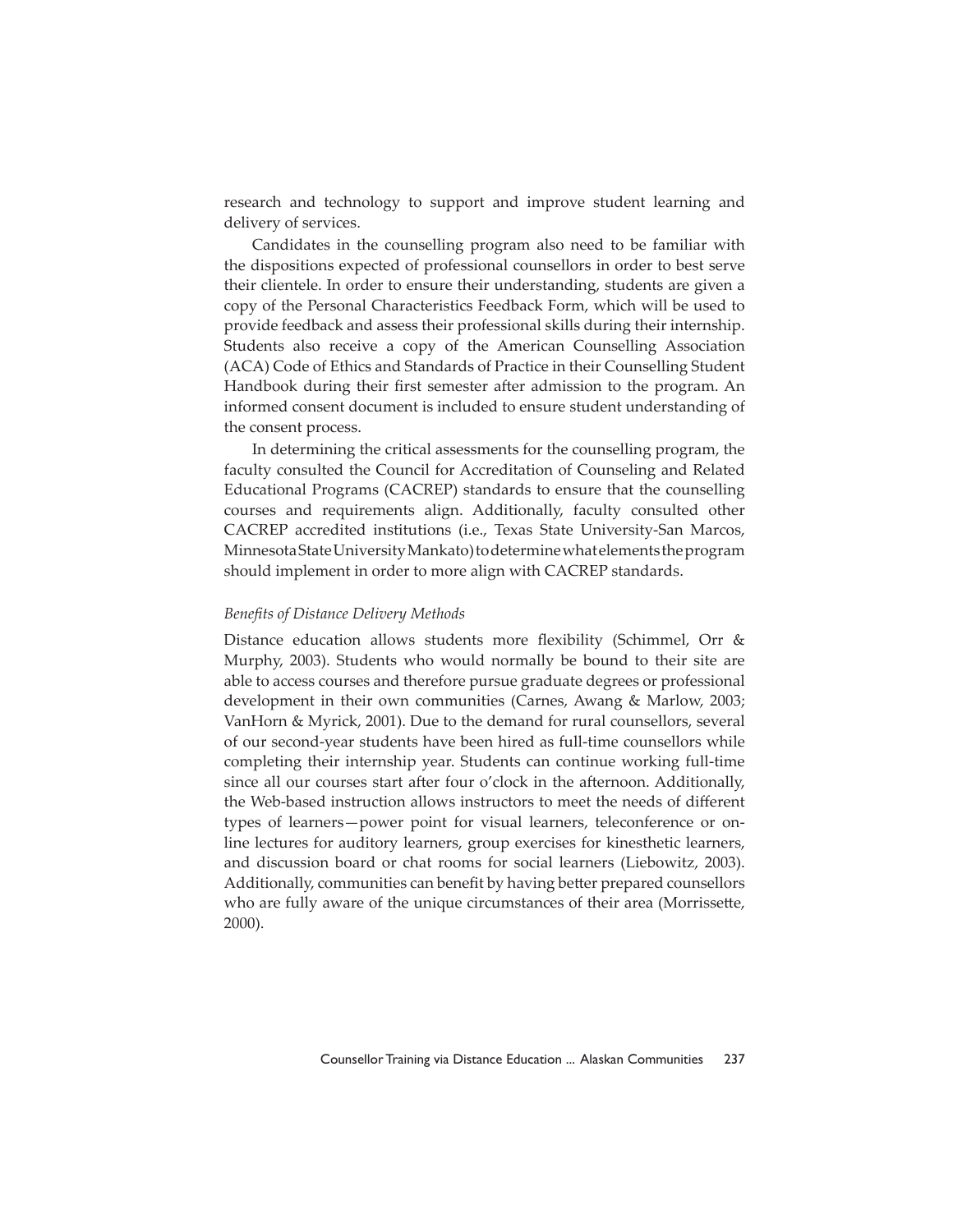# *Concerns and Limitations of Counsellor Preparation via Distance Methods*

Most faculty members utilize the Internet and incorporate some components of online technology in their courses. Furthermore, most faculty members view this approach positively (Vodanovich & Piotrowski, 2001). The two primary categories of distance learning methodologies that are being used by counsellor education faculty are video teleconferencing and audioconference (Association for Counsellor Education and Supervision [ASCES], 1999). However, instructors have expressed several concerns with distance education methods. These concerns tend to focus on the lack of formal training in online instruction, the lack of support when technical difficulties arise, inequality of access to resources, time concerns (i.e., the increased time it takes to prepare a course, the additional time in grading and providing adequate feedback), and ethical concerns such as allowing for adequate evaluation procedures and the concerns of privacy and confidentiality (Carnes, Awang & Marlow, 2003; Vodanovich & Piotrowski, 2001; VanHorn & Myrick, 2001).

The concern regarding the possible lack of privacy and confidentiality in using computer technology for training is not just a concern for faculty, but also for students (Schimmel, Orr & Murphy, 2003; VanHorn & Myrick, 2001). The Association for Counsellor Education and Supervision (ACES) Guidelines for Online Instruction in Counsellor Education (1999) state that "because counselling courses often involve the exchange of sensitive information about clients and students, security precautions need to be implemented and enforced that ensure appropriate protection of this information" (p. 3). It goes on to state that programs should utilize aspects such as data encryption, pseudonym use, and password protection on various access levels to the Internet and other communication programs (such as the Blackboard platform).

ACES (1999) also addressed the need to ensure that the student has been responsible for the coursework submitted. It is recommended that at some point in the program students and program faculty should have a face-to-face meeting to verify the identity of the student. Proctoring a distance student's exams is another way of ensuring the student is actually completing their work. The issue of academic integrity is not unique to distance delivery: "According to Heberling (2002), a strong case can be made that it is actually harder to cheat online and that it is also easier to detect. In a traditional class, the instructor often does not have the benefit of seeing ongoing written products from each student" (Carnes, Awang & Marlow, 2003, p. 165). The Illinois Online Network (2003) suggests several strategies to minimize online cheating such as: (a) use a log-in/password system; (b) make exercises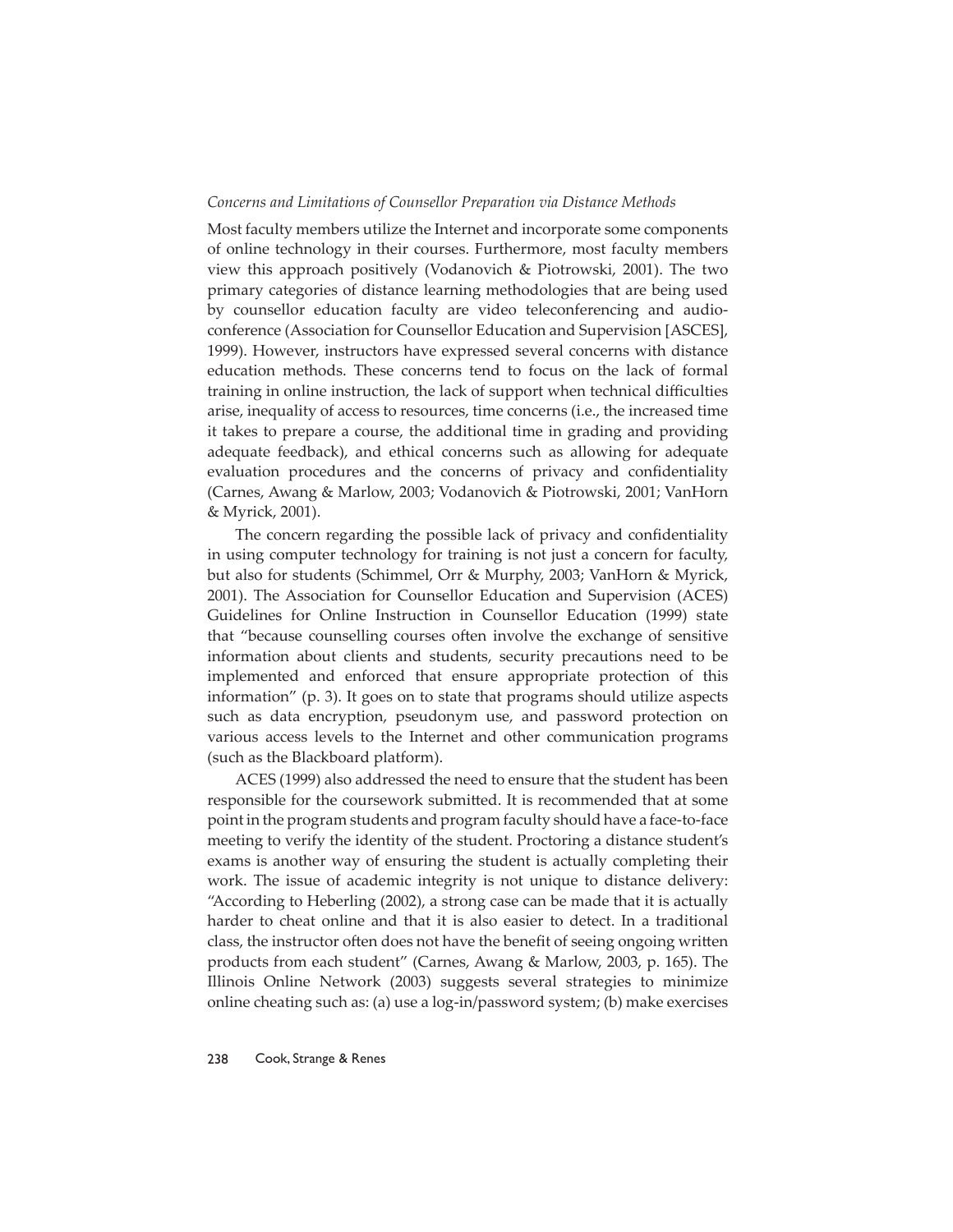difficult enough so that the person who has not done the previous work in your course will not be able to complete the assignment; (c) give many short exams; (d) ask mastery-type questions so that a student must know the material himself/herself in order to answer the questions; (e) ask students to relate the subject matter to their own personal/professional life experiences; (f) require students to submit an outline or rough draft before the final paper is due so that the professor can see the work in progress; and (g) limit the times when the online test is available. Instructors also report that online classes are more work for the instructor. Carnes, Awang, and Marlow (2003) identified several reasons for this: everything must be typed and converted to an online format; every step of the course must be well planned; resources and support materials must be in place at the beginning of class; and appropriate assignments and the proper format for these assignments must be selected.

Both instructors and students need to receive adequate support in the technology before the course starts and should be provided with ongoing support throughout the educational experience (ACES, 1999). ACES recommended that clear expectations for everyone involved be established from the start of the course. Institutions should additionally provide support services that can be readily accessed to resolve student and faculty difficulties. ACES also require that students have access to equivalent educational supports including library resources, tutorial assistance, and access to the course materials (books, videos, computer software) and to the instructor.

Another area of concern is whether or not counsellor preparation programs can create the necessary personal dimension for students. The counselling relationship is a very personal and intimate endeavour. Counsellors must create a level of comfort and trust in order for clients to share intimate information necessary for the therapeutic process (Schwartz & Olds, 2002). "The process of counselling and therapy is regarded as a relationship that develops over a period of time during which client and therapist meet face-to-face. Counsellors are trained in the art of relating to people in the same way, face-to-face" (Schimmel, Orr & Murphy, 2003). Educators and students alike are concerned that distance education does not allow for this type of interaction and therefore counselling students taking distance programs may not be adequately trained in relating to clients. We have found that after they are hired, our former students feel they are prepared for the one-on-one interaction with clients.

Social support by students, faculty, and others is one essential component of graduate student satisfaction and can affect the success of the counsellor. When the learning environment is lacking a social presence,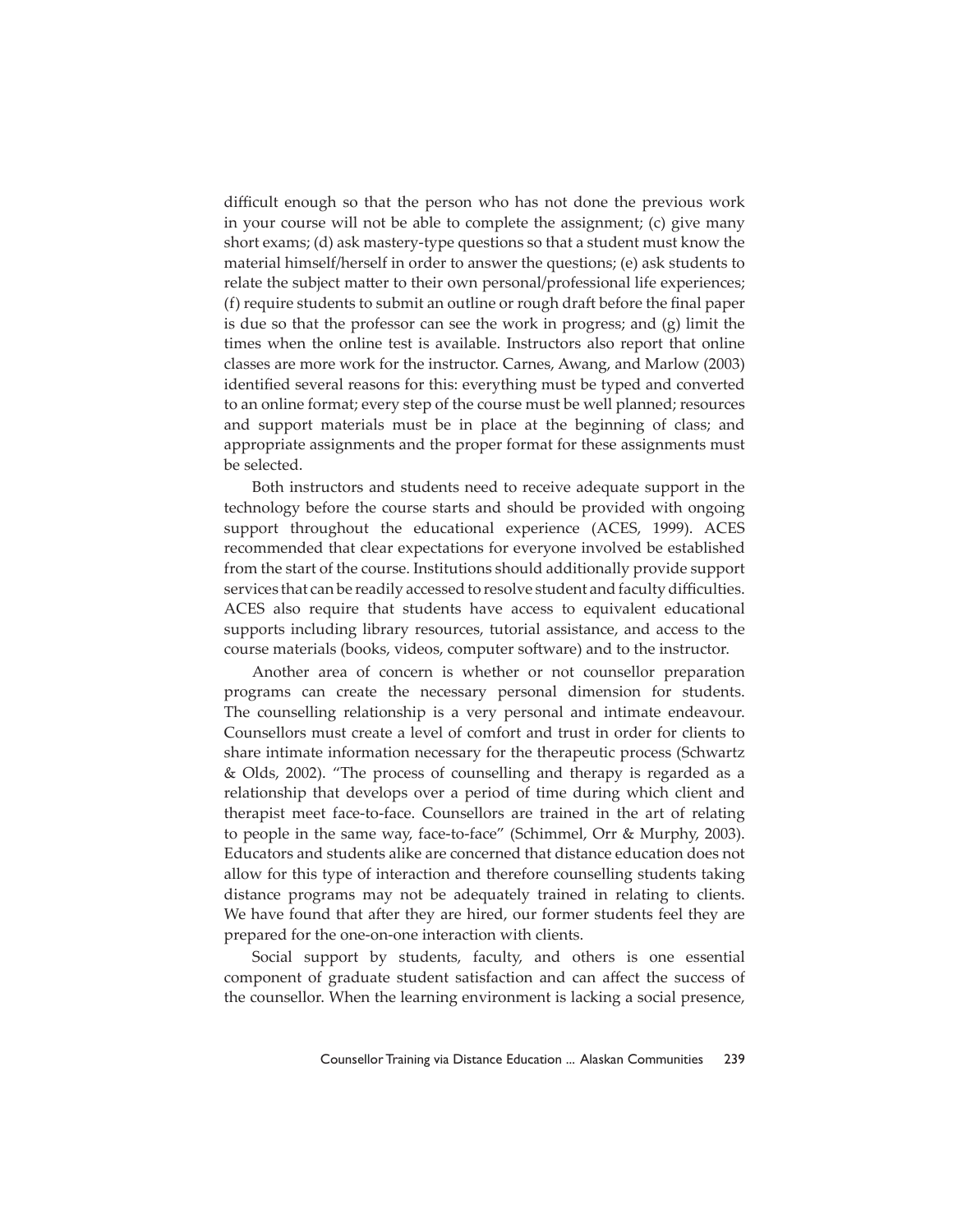students perceive it as impersonal and therefore decrease the amount of information shared with others (Aragon, 2003). Specifically, "counsellor education masters degree graduates cited interaction with faculty as the most meaningful aspect of the program" (Oliver, Moore, Schoen & Scarmon, 1990, as cited in Hazler & Carney, 1993, p. 80). ACA (2005c) requires that counsellor education programs provide extensive training and evaluation of students in the area of interpersonal interaction skills, but there is not as much focus on these necessary skills in counsellor educators who are the models for their students (Hazler & Carney, 1993).

Several research studies have found that distance education in general can be taught just as effectively in online environments as in a traditional face-to-face format (Aragon, 2003; Carnes, Awang & Marlow, 2003; Liebowitz; 2003, Rovia, 2001). Rovia (2001) stated that classrooms need to create a sense of community, which includes classroom spirit (a sense of belonging and acceptance in a group), trust, interaction, and learning (feeling that knowledge and meaning are actively constructed within the community). Instructors can help create social presence, or interpersonal contact, in online learning environments by utilizing course design elements such as welcoming messages, providing student and faculty profiles, incorporating an audio component, limiting class size, and structuring collaborative learning activities (Aragon, 2003). Instructors need to contribute to discussion boards, promptly answer email, provide frequent feedback, address students by name, use emotions, and share personal stories and experiences (Aragon, 2003). Additionally, face-to-face components should be utilized so that "both the faculty and student can explore the appropriateness of the student for the counselling profession" (Schimmel, Orr & Murphy, 2003, p. 4).

It has been suggested that although counselling courses that are primarily content-based are appropriate for online delivery, courses such as group counselling or counselling techniques, that have a significant experiential component, should not be offered through entirely online methods (Carnes, Awang & Marlow, 2003; Schimmel, Orr & Murphy, 2003). These courses often require students to participate in role-plays, to view other students and/or professors demonstrating skills, or to actually participate in group or individual counselling activities, which may be difficult, if not impossible, to replicate for online students. "While the argument might be made for achieving similar learning experiences online via video and audio clips, they cannot authentically reproduce the experience of seeing and participating in these kinds of activities in real time" (Schimmel, Orr & Murphy, 2003, p. 5). Additionally, students who view clips at home cannot benefit from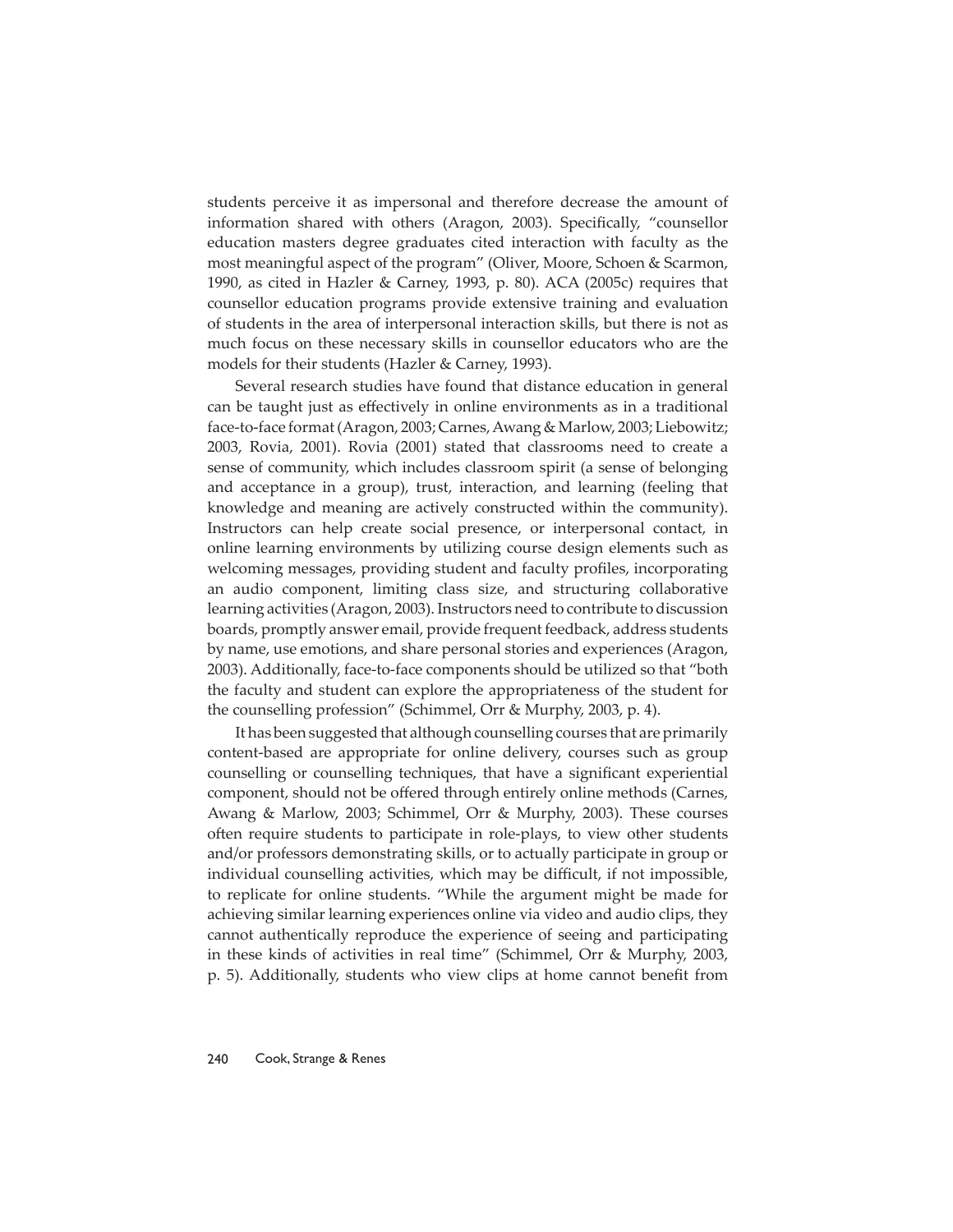the discussion process that occurs after seeing or participating in these live experiences.

# *Future Enhancements to Distance Delivery*

The counselling program at UAF is currently in the process of eliminating the need for students to travel to campus to complete the lab potion of the first required class, Counselling Theories and Applications. UAF wants to design the course so students can do most course work using the Backboard platform, the audio conference system, and the video conference system. Using video conference will allow the student to practise their skills with a student client under the direct supervision of course instructor. Video conference could eliminate the need for instructors to travel to rural areas to work with rural interns and their site supervisors. Video consultation could ease the isolation of counsellors working in remote areas. We are currently using the Elluminate *Live!* application within the Blackboard platform, which allows students geographically separated from the main campus to view documents and classroom illustrations used by the faculty on campus.

# **Conclusions**

The need for training more school and community counsellors in rural areas is well documented; however, this type of professional preparation requires a significant time and monetary commitment on the part of the individual students (Behavioral Health Summit, 2005). The majority of the universities providing these graduate preparation programs are located in the larger urban areas of their respective states. Thus, individuals living in rural areas often must relocate to where a program is offered. Due to these limiting factors rural individuals are not always able to pursue graduate degrees; it requires the loss of their financial livelihood. In addition, numerous socio-cultural factors might also impact the decision not to leave their rural communities.

Given this situation, it has become imperative for institutions of higher education to develop new and innovative methods for delivering their programs to students who are location bound. As a result of technology, it is now possible for students to access higher education via distance methods. At UAF this is not a new phenomenon. Due to the vastness of Alaska and its sparse population, UAF has made many of its educational programs available through teleconferencing for many years. Most recently, the UAF counselling program has utilized existing technology for delivering professional training courses through Web-based instruction.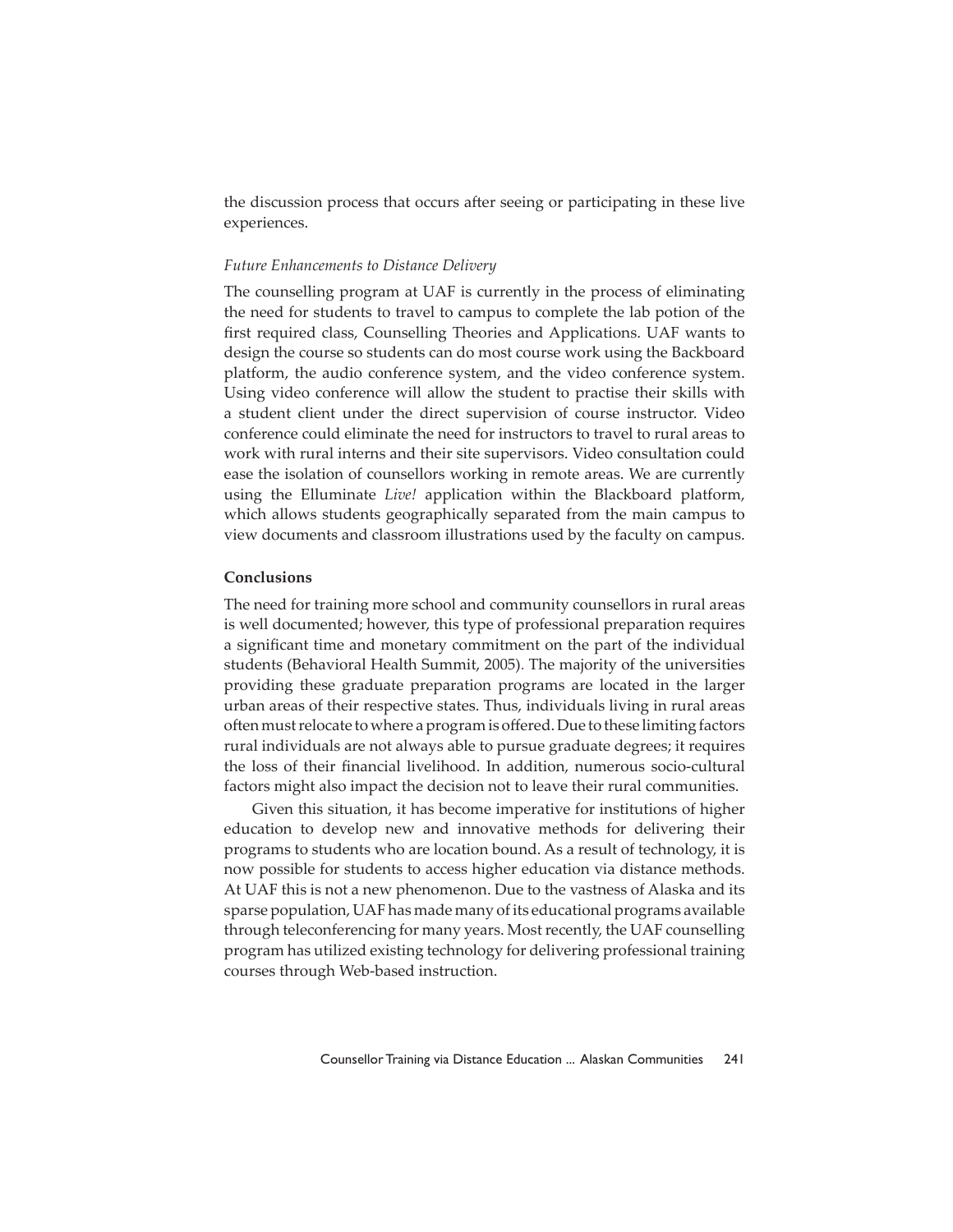As with any new educational endeavour it is not possible to determine the long-term effectiveness of this model. Nevertheless, the enrollment in the program by distance students has increased. In addition, the instructional assessments have been very positive. Since this program is set up along guidelines established by the National Council for the Accreditation of Teacher Education (NCATE) and the Council for Accreditation of Counseling and Related Educational Programs (CACREP), academic rigour is present in all courses. However, finding ways to develop and maintain a personal dimension with rural students is a critical issue facing all distance education programs. The UAF counselling program attempts to develop this personal dimension through selected courses where faculty and students meet faceto-face, through teleconferencing, and through other means of electronic communication.

It is clear that further research is necessary to determine the effectiveness of the distance delivery method for counsellor education programs. Institutions have a clear social responsibility to meet the needs of the communities that they serve. Therefore, feedback should be received not only from the students and instructors, but also from the rural communities in which these counsellors may practice. This feedback must be a continuous process; for it is only then the true impact of the distance option for rural communities will be understood. Technology will continue to improve, and will likely be more available and cost-effective for individuals and universities. Increasing distance delivery programs meets the real needs of individuals but also the needs of rural communities.

### **Authors**

**Christine R. Cook** is assistant professor of counselling at the Unversity of Alaska Fairbanks.

**Anthony T. Strange** is assistant professor of counselling and chair of graduate studies, College of Education, University of Alaska Fairbanks.

**Susan L. Renes** is assistant professor of counselling at the University of Alaska Fairbanks.

# **References**

- Association for Counsellor Education and Supervision Distance Learning Task Force. (1999). *Final report*. Retrieved October 24, 2005, from http://www.saces. org/distance.
- Association for Counsellor Education and Supervision Technology Interest Network. (1999). *ACES guidelines for online instruction in counselor education*. Retrieved October 17, 2005 from http://filebox.vt.edu/users/thohen/THOHEN/acesweb/.

# 242 Cook, Strange & Renes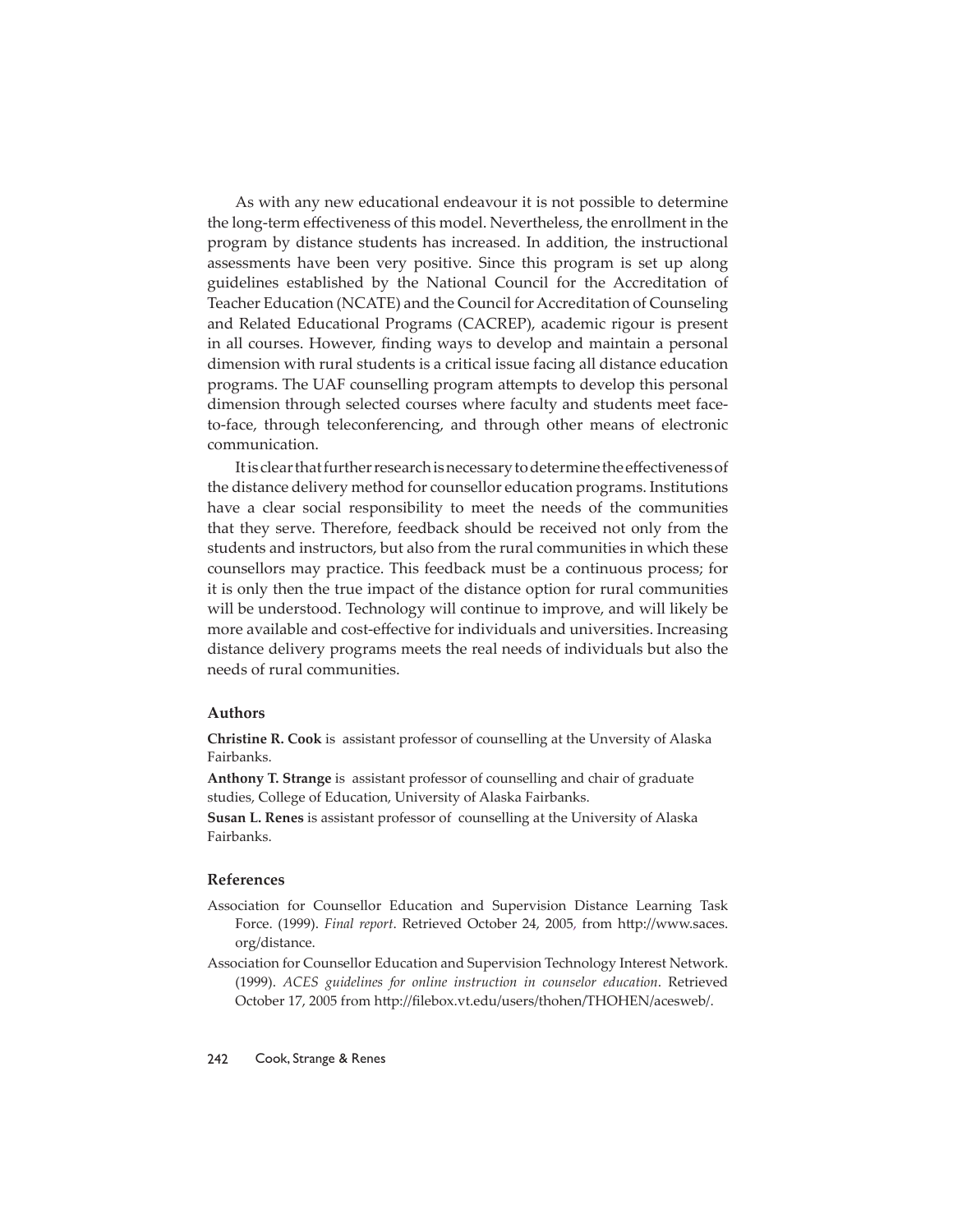- Alaska Department of Education and Early Development. (2001). *The comprehensive counseling program for Alaska public schools: A guide for program development K-12thgrade.* Juneau, AK: Author.
- Alaska Department of Commerce, Community and Economic Development. (2004). Retrieved October 22, 2005 from http://www.dced.state.ak.us/oed/student\_info/ learn/population.htm.
- American Counseling Association. (2002). *Cross-cultural competencies and objectives*. Washington, DC: Author.
	- ———. (2005a). *ACA Code of Ethics*. Washington, DC: Author.
- ———. (2005b). *Making a diff erence in the lives of students with special needs.* Washington, DC: Author.
- ———. (2005c). *United States student-to-counsellor ratios*. Washington, DC: Author.
- Aragon, S. R. (2003). Creating social presence in online environments*. New Directions for Adult and Continuing Education*, *100*, 57–68.
- Atkinson, D. R., Morten, G., & Sue, D. W. (1998). *Counselling American minorities* (5th ed.). Boston: McGraw Hill.
- Behavioral Health Summit. (2005). *Behavioral health programs update*. Anchorage, AK: Author.
- Brewster, C. & Railsback, J. (2001). *Supporting beginning teachers: How administrators, teachers, and policymakers can help new teachers succeed*. Portland, OR: Northwest Regional Educational Laboratory.
- Carnes, L. W., Awang, F. & Marlow, J. (2003). Can instructors ensure the integrity and quality of online courses? *The Delta Pi Epsilon Journal*, *45*(3), 162–172.
- Collins, T. (1999). *Att racting and retaining teachers in rural areas*. Charleston, WV: ERIC Clearinghouse on Rural and Small Schools. (ERIC Document Reproduction Service No ED438152).
- Copper River School District & University of Alaska Fairbanks. (2000). *The Copper River Elementary School counseling demonstration project*. Glennallen, AK: Author.
- Education Funding Task Force. (2001). *Report to the Governor and State Board of Education and Early Development*. Juneau, AK: Author.
- Hazler, R. & Carney, J. (1993). Student-faculty interactions: An underemphasized dimension of counsellor education. *Counsellor Education and Supervision*, *33*(2), 80–89.
- Hines, P. L. (2002). Transforming the rural school counsellor. *Theory Into Practice*, *41*(3), 192–201.
- Howley, A. & Pendarvis, E. (2002). *Recruiting and retaining rural school administrators*. Charleston, WV: ERIC Clearinghouse in Rural Education and Small Schools. (ERIC Documentation Reproduction Service No. ED470950).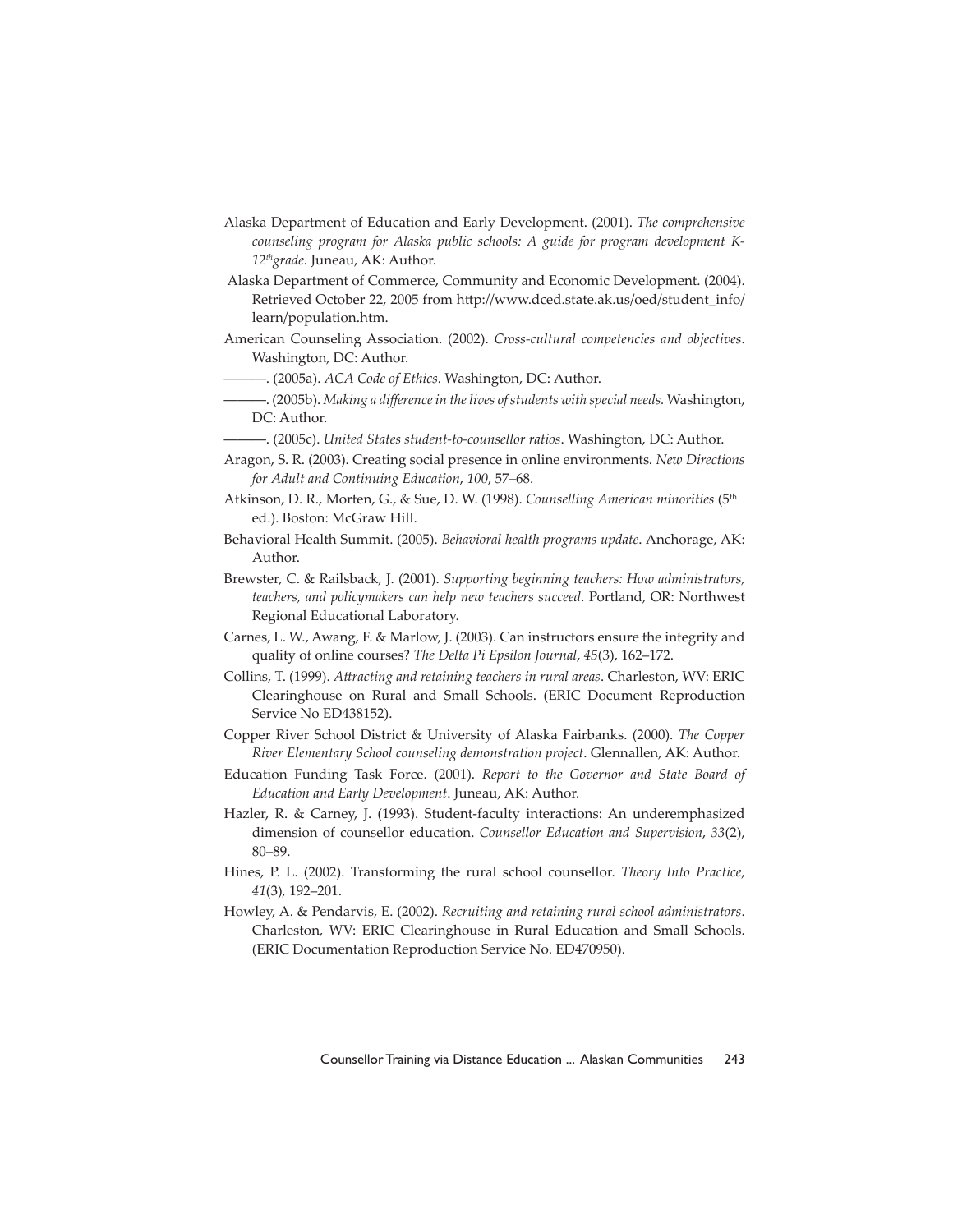- Illinois Online Network. (2005). *Strategies to minimize cheating online*. Retrieved October 24, 2005 from http://www.ion.uillinois.edu/resources/tutorials/assessment/ cheating.asp.
- Institute of Social and Economic Research Center for Cross-Cultural Studies. (1985). *Alaska's small rural high schools: Are they working?* University of Alaska: Author.
- Liebowitz, J. (2003). Teach people skills totally online? *College Teaching*, *51*(3), 82–85.
- Morrissette, P. J. (2000). The experiences of the rural school counsellor. *Professional School Counselling*, *3*(3), 197–208.
- National Center for Education Statistics. (2000). *Number and percent of rural and non-rural public elementary and secondary students, by district locale and state:*  2000. Retrieved October 18, 2005 from http://nces.ed.gov/surveys/ruraled/data/ WhatsRuralSummary.asp.
	- ———. (2003). *Percentage of rural students in grades K-12 whose parents reported involvement in their child's school by selected characteristics: 2003.*Retrieved April 18, 2006 from http://nces.ed.gov/surveys/RuralEd/TablesHTML/1\_rural.asp.
- National Center on Addiction and Substance Abuse (NCASA) at Columbia University. (2000). *No place to hide: Substance abuse in mid-size cities and rural America.* New York: Author. Retrieved October 24, 2005 from http://casacolumbia.org/absolutenm/ templates/PressReleases.asp?articleid=134& zoneid=49.
- Nickel, M. (2004). Professional boundaries: The dilemma of dual and multiple relationships in rural clinical practice. *Counselling and Clinical Psychology Journal*, 1(1), 17–22.
- Reimer, C. S. (1999). *Counselling the Inupiat Eskimo*. Westport: Greenwood Press.
- Rovia, A. P. (2001). Building classroom community at a distance: A case study. *Educational Technology Research and Development*, *49*(4), 33–48.
- Rural Human Services Program. (2000). *A counsellor in every village: A report on the progress of the rural human services program.* University of Alaska Fairbanks: Author.
- Rural School and Community Trust. (2003). *Why rural matters 2003: The continuing need for every state to take action on rural education.* Washington, DC: Author.
- Rural School and Community Trust. (2005). *Why rural matters 2005: The facts about rural education in the 50 states.* Washington, DC: Author.
- Schimmel, C. J., Orr, S., & Murphy, M. (2003). *Some courses do, some don't: Examining what courses off er eff ective online learning in higher education*. Retrieved October 17, 2005 from
- htt p://www.wvnet.edu/conference/proceedings/some\_courses\_do/some\_courses\_ do.htm.
- Schwartz, R. S. & Olds, J. (2002). A phenomenology of closeness and its application to sexual boundary violations: A framework for therapists in training. *American Journal of Psychotherapy*, *56*(4), 480–493.